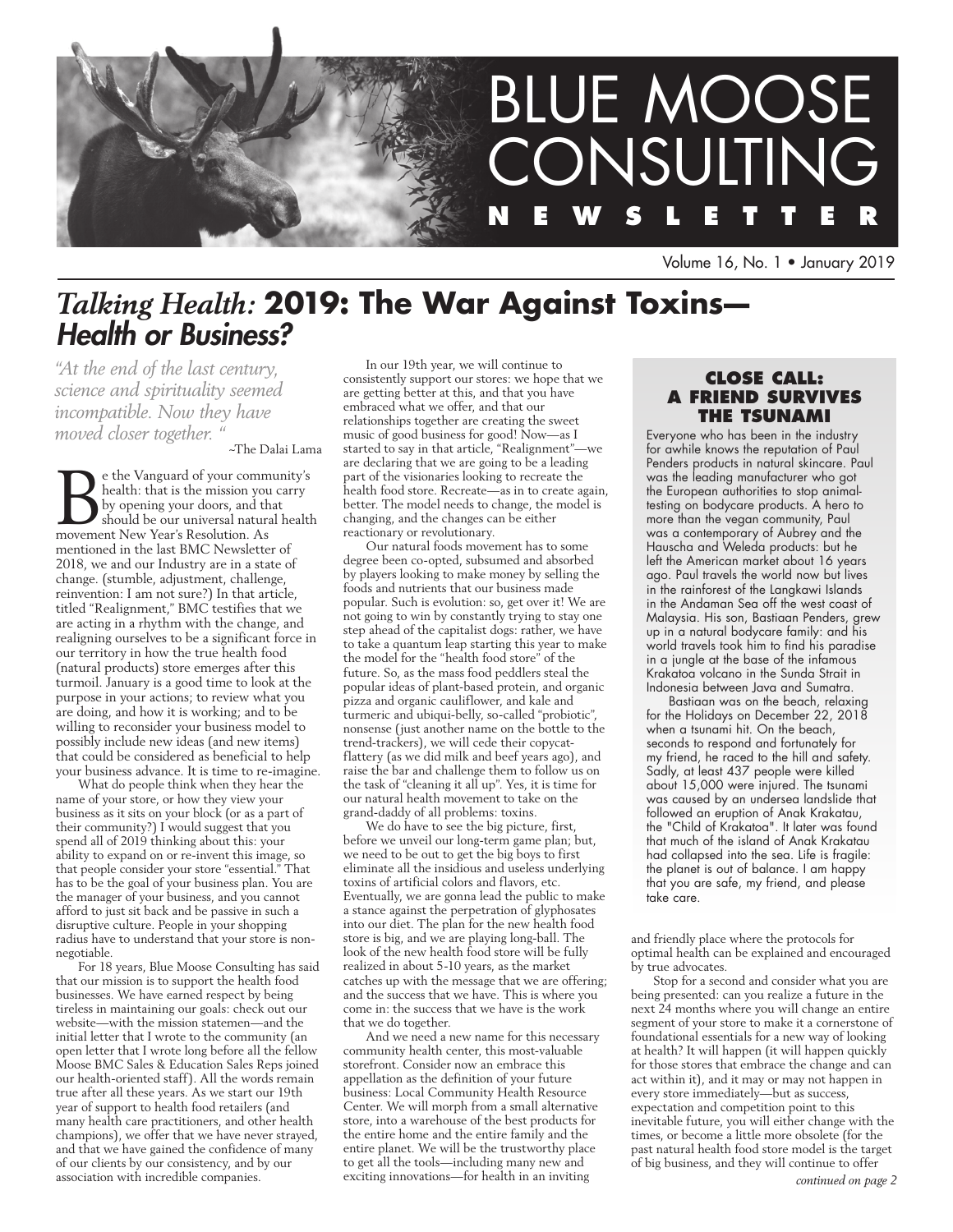#### **War Against Toxins** *continued from page 1*

what we offer, except cheaper). We have learned that people will drive a distance, past local stores, to get to their big, cross-over Walmart. We have to realize that we cannot stop them from undercutting some of these food and nutrient basics, and to offer cheap and copycat versions: (though we should vehemently put our foot down when industry shippers favor the big box over our stores, and that affront is obviously still a big battle that we will not be discussing here!). We cannot stop that market from expanding, and we will continually need to specialize and offer amazing advancements as they arise, with better nutrient-dense foods and cleaner supplements and bodycare.

We will improve our selection (and allow those companies that want to jump ship on us and go mass-market, to do so); but we will speak and teach in a new manner of the role of toxins in our society, and the reality that the Local Community Health Resource Centers are the place where this 21st Century Health is found. Embrace the change, as it is coming in the next 2-10 years. It starts in 2019, and it is being led by the courage of BMC!

First, we have to see the big picture: we have to grab the battleplan for a better 7th-Generation by offering the safest place in your zip code (your county, your legislative district) for parents to go to find the best products and wisdom for protecting and raising their children optimally!!

To stop your thoughts before they get there: we cannot thrive in the future by serving the Baby Boomers alone, and that 30-50-year-old category that has traditionally held all that disposable income to go along with their welldeveloped concern for health and prevention. We need to bring in the young parents; and this has to be a loud and noticeable commitment. I am not saying that every new parent and parent-tobe will come to your store with the expected consistency of 65-year olds joining AARP—but our goal is to establish that place where cleaneverything is readily available in an inviting environment (in a store devoid of Raid and cigarettes) for parents to use as an oasis for their essentials. Ask yourself if you can envision this for your store in 2019, and if you are ready to start these changes? Ask yourself if you can accept the premise—even if you are hesitant (or not feeling the strength)—to join the initial trailblazers. Can you get to a place of saying that you would love to be that store (once you learn how to do it)? Maybe you will need to first see and hear about the successes of stores that begin a dedication to becoming the Local Community Health Resource Center. But, are you willing to consider this evolutionary metamorphosis?

Regardless of how committed you are to the wonderful lines that BMC is affiliated with (always best Manufacture; usually direct sales versus distribution; and usually involved in becoming M.A.P.-enforcing Manufacturers), you should realize that it is time to clean up our stores and to begin to highlight products more on the "cleanness" of the products that you sell instead of the lazy though heavy discounts. The 21st Century—the next 24-months!!—are all gonna be about toxins. We have hit critical mass!! Between the environment, and the news, and the moderation and failures of our big, homogenized food channels, people have naturally become interested in and aware of the toxins of this 21st Century, and they want to join

### **BEST JANUARY HEALTH REALIGNMENT CHOICE**

### **Better Your Health in the New Year!! Newton's "Jump~Start Your Health" 'Yes! Thank you!'**

The best move you can make to start the year!! Multiple symptoms, but not sure where to start? Begin with NEWTON's Jump-Start Your Health!

As a world leader in clinical homeopathy, NEWTON realizes that addressing multiple symptoms with single remedies can be challenging. Jump-Start Your Health!, a unique trio of combination remedies formulated for balance and wellness, will help simplify the process.

### **Begin with NEWTON's Jump-Start Your Health®!**

Clear the path for your body to balance naturally through detoxification, digestive balance and joint health.

*Three Keys to Wellness: Detoxifier + Bowel~Digestive Care + Rheumatic~Joint Care for a Tri-Homeopathic System™ response*

### **Jump~Start Your Health!**

**• Detoxifier** is formulated for symptoms associated with toxicity such as fatigue, headaches and sluggish elimination.

• Bowel~Digestive Care is formulated for associated symptoms such as vomiting, burning, bloating, gas, nausea, cramping, pressure + other related symptoms.

• Rheumatic~Joint Care is formulated for associated symptoms such as pain, stiffness and swelling.

Proper assimilation (transformation of food into tissue) and efficient processing of metabolic toxins (uric acid and other free radicals) are dependent upon a well-balanced body.

#### *Such an amazing System: subtle, safe + effective for everyone! The PERFECT January New Year's Resolution*

#### **Market Prominently: Newton Jump Start Your Health®!**

3-Pack Kit wholesale \$27.00/ MSRP \$46.00 six (6+) or more 3-packs as a purchase, always 20%-OFF

\$129.60 for six (6) Kits: a part of Every New Year Health Toolkit

Note: All three complexes contained in the kit are available individually in pellet form at standard pellet prices.

### *BUY 6, + Change Six Lives*

https://www.newtonlabs.net/JumpStart-Your-Health/productinfo/JSKN/ engage with people on social media: 3:31 seconds https://www.youtube.com/watch?v=lbFb\_4moj9M



Reporting for duty: BMC is on-duty in the war against toxins! We will be integrating this message into our education: and we will be slowly increasing the volume of this reality in regular waves that people can accept, and in dollops that people can understand. We all have to pool our creativities together on this to make sure that we hit the right notes of knowledge without bludgeoning people over the head with this omnipresent and dangerous problem. The first thing that we need to do is to listen to the current messages about every level of toxins, and to share these worrisome issues: to actually accentuate them. Toxins are bad: you got that. Toxins destroy health: easy to understand and explain. There are more toxins (available for sale) in a big box pharmacy than there are in the local armory. Hmmmm I get it, Michael. Furniture store: toxic zone. Fast-food, snowcones, cheap meat: prescriptions for a short and painful life. Slowly, make sure people are hearing the message and not blocking it out!

Sidenote: move forward with companies that pledge that their main focus (if not primary focus) is the health retail store. Loyalty should be reciprocated with loyalty.

Words comes of Age. Have you ever heard of the term (the German word), Zeitgeist? (collegeword: cross word puzzle word: only important to get the message across here!!) It is a concept word, prevalent in 19th-century German philosophy, and translated as "Spirit of the Age" or "Spirit of the Times" It refers to an invisible agent or force dominating the characteristics of a given epoch in world history.' It is the times that we are living in. And often when someone is immersed in a time (you know, the present), they are not fully aware of the Zeitgeist they are a part of: we too often are players unaware of the universal "it" that is happening around us. Humans are amazing, but we are often not able to anticipate what future generations will say about us, in an historical retrospect.

We have reached a point of 21st Century sepsis. We did not start it; it probably began with The Industrial Revolution (mid-1700s): but we have not appropriately countered it, and actually have continually accelerated it (think cars, plastic; military war zone residue; industrial farming; unregulated and untested new manmade elements; modern pharmacognosy, glyphosates and the monetarization of food science and the rape of the oceans and our waters). In the context of how we see reality, things can almost only get worse. The Garden of Eden can never be recreated. But we are bigbrained humans, and we should be able to do something about it. And we can. Blue Moose Consulting is here to help!

Where should the local community gather for the virtual public square that we will need to coalesce all those energies needed to change the world? The Local Community Health Resource Center (learn the word, use the word—I freely share it with our Movement. LCHRC! Nothing more: nothing less—it is OUR new, post-health food store phrase).

The Zeitgeist is here around us, now. The words are rising from the milieu. Check it out: what is the first history of 2018: what did the cultural researchers and social scientists note: what words were everywhere last year?

The Oxford Dictionary's Word of the Year for 2018 was "toxic."

Writing's on the wall: fortune-telling. Can you see what is being said?

*continued on page 6*

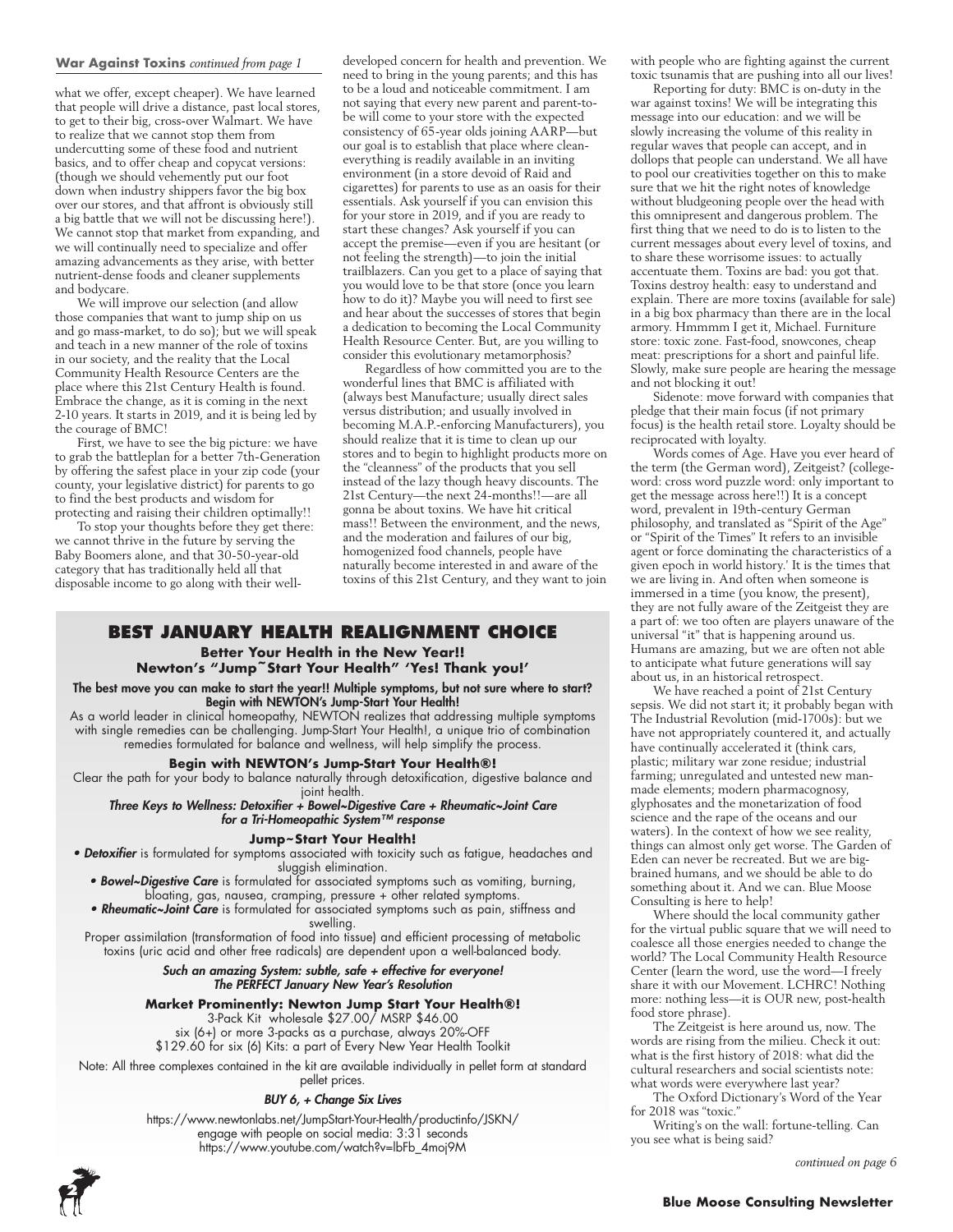# **NEWTON**<br>homeopathics

Nurturing Naturally Since 1987 **January 2019 Promotions 20% off Discount** 

**select OTC formulas**  $\sim$  Liquid or Pellet complexes listed below^ (Qty. 4+ per SKU)^ **• Throat Care • Thyroid Care**

# **• Kids Sniffles • Pet Bowel~Digestive Care**

### **Homeopathic OTC Formulas**

• Throat Care—for symptoms associated with throat conditions such as dryness, irritation, inflammation, pain + hoarseness. (N025) • Thyroid Care—for associated symptoms such as rapid or sluggish metabolism, weight fluctuation, fatigue and hair loss. (N074) • Kids Sniffles-for symptoms such as congestion, runny nose, post-nasal drip, sinus pressure and irritated throat. (F003) • Pet Bowel~Digestive Care-for digestive health + for associated symptoms such as weak digestion, nausea, burning, bloating, gas, cramping + pressure. (P014) ~ Shelf tags announcing the sale included your order ^Cannot be combined with other discounts

^Monthly promos will be advertised through the newsletter = website/ social media pages

### **Why Homeopathy?: BECAUSE IT WORKS!**

**Why Choose NEWTON?** ~ Expertise & Experience ~ Quality & Safety ~ Environmental Awareness ~ Variety & Selection ~ Economical & Efficient *Newton Homeopathy: choose Quality:*

^ Easy to use natural remedies for the entire family and pets ^ Health & balance instead of symptom suppression ^ No known food, drug or herbal interactions ^ no known side-effects ^ No physical addiction ^ no expiration date

**Product NOTES:**

~ Carry the pellet options of the best-sellers: (average pellets in 1 oz. glass bottle= 625-675 pellets by weight)

*Made in America ~ Family-Owned Newton Labs is an official service-connected, veteran-owned business.*

# ESSENTIAL FORMULAS

**New Year, NEW YOU: Ramp Up on Reg´Activ™! 10% OFF^ + Free-shipping 6 ea.^ Reg´Activ™ Immune & Vitality 6 ea.^ Reg´Activ™ Detox & Liver**

^ Buy-in: through January 31. Must use Promo Code: JANGLOB18 to get discount **^ Reg´Activ™ Detox & Liver Health™** a Probiotic that Supports Heart Health\* Paradigm-changing probiotic produces a cardio health antioxidant.\* with powerful Lactobacillus fermentum ME-3: Milk Thistle fruit extract (80% silymarin) [250 mg] N-Acetyl-cysteine 200 mg. L-Methionine 50 mg, Selenium as Selenomethionine 100 mcg, Lactobacillus fermentum ME-3 60

^ Reg' Activ™ Immune & Vitality Health™ a Probiotic that Supports Immune Health\* Paradigm-changing probiotic produces a key immune system antioxidant.\* with powerful Lactobacillus fermentum ME-3: Lactobacillus fermentum ME-3 40 mg (equivalent 4 billion lactic acid bacteria)

Lactobacillus brevis KP08. 100 mg, (equivalent 1 billion lactic acid bacteria) Vitamin C (ascorbic acid) 40 mg, B Vitamins: B1, B1, Niacin (as niacinamide), B6 L-Carnitine tartrate 200 mg.

*Reg'Activ—A Probiotic Strain that Makes Antioxidants. Discover Lactobacillus fermentum ME-3:*  Powerful Effects for Cardio, Detox, and Immune System Wellness.\* Lactobacillus fermentum ME-3

Probiotic research is fast transforming our understanding of human health. Probiotics in<br>general are invaluable for maintaining good health. We're also learning we need certain<br>strains that produce highly specified health fermentum ME-3. The startling probiotic breakthrough of ME-3 began in 1995. That's when award-winning microbiologist Marika Mikelsaar, MD, PhD and her team of research scientists isolated the probiotic strain called Lactobacillus fermentum ME-3. This unique strain is able to produce the super antioxidant glutathione. Since then, Dr. Mikelsaar has dedicated herself to researching the numerous benefits of this revolutionary probiotic.\*

Reg´Activ™ formulas utilize breakthrough probiotic research to create proven products that<br>support your well-being. Reg´Activ™ is a trademark of VF Bioscience USA. L. Fermentum ME-3, a patented lactic acid bacteria strain, is used under an exclusive license agreement with

**What's so important about Glutathione?** Every cell in the human body uses glutathione<br>to maintain cellular health. Scientists call it the "Master Antioxidant" and it's absolutely vital to:<br>
• Maintain a healthy immune sys

^ These statements have not been reviewed by the FDA, and are not intended to diagnose or treat any

illness or disease.



# **January–February Herb Pharm® two-month 20% OFF Promotion**

**IMMUNE SYSTEM & SLEEP SUPPORT HERBS\*** 

• Black Elderberry  $1 + 4$  oz. • Black Elderberry, Alcohol-Free  $1 + 4$  oz.

• Daily Immune Builder™ 3 sizes 1, 2 + 4 oz.

• Herbs on the Go: Immune Season™ 1 oz. • Rapid Immune Boost™ 3 sizes 1, 2 + 4 oz.

• Soothing Throat Spray™ 1 oz.

• Super Echinacea®;  $3$  sizes  $1, 2 + 4$  oz.

• Oregano Spirits<sup>™</sup> 1 + 4 oz. • Osha 1 + 4 oz

**Sleep Well:** 

• Valerian  $1 + 4$  oz. • Valerian, Alcohol-Free  $1 + 4$  oz. • Herbs on the Go: Bed Time™ 1 oz. • Relaxing Sleep™ 3 sizes:  $1, 2 + 4$  oz.

**MIX & MATCH 20 OR MORE UNITS FOR A 20% DISCOUNT**

Reorders will receive the same discount throughout the promotional period. Discount applies to 1, 2 and 4 oz. sizes

**PRODUCT HIGHLIGHT: a nice flavor before bed**

Herbs on the Go: Bed Time™ Promotes a quiet, calm and restful sleep while providing soothing support for the nervous system<sup>^</sup>

INGREDIENTS Proprietary certified organic extract blend: 697 mg: California Poppy whole flowering plant; Ziziphus seed; fresh Lemon Balm herb; Passionflower flowering herb; fresh Chamomile flower, Lavender flower, Cardamom seed with pod.

*Other Ingredients* Certified organic cane alcohol (40-50%), distilled water & certified organic vegetable glycerin. *Flavor profile:* sweet with pleasantly floral flavors

^ These statements have not been reviewed by the FDA, and are not intended to diagnose or treat any illness or disease.

Not represented by BMC in NJ Made of plants and ethical choices™ • Treat Yourself to Better Health™ *America's #1 selling Liquid Herbal Extracts*



**BEGIN 2019 by Capitalizing on this LAST CHANCE Nordic Naturals® COUNTER DISPLAYS @ 30% off** ends January 15th, 2019

w/additional **5% off** for Retail Partners (RPP) ends January 15th, 2019 **EPA + DHA are #1 Health Message for 2019!**

**\* 12-BOTTLE COUNTER DISPLAYS:** 

**30% OFF**\*^^ (+ an additional 5%-off for RPP) through January 15th Choose up to 3 products from 70 items (minimum  $12$  units). Get the list + order

**Showcase top sellers or NEW ITEMS with a** 

\* Nordic Naturals 24 pc. display. Customizable 24-bottle Display^ **30% OFF**\*^^ (and an additional **5% off** for RPP) through January 15th holds 24 units of select 60 ct. 90 ct. + 120 ct. Skus Get the list + order small footprint for efficient additional selling space

\* Nordic Naturals 24 pc. 180 ct. displays. Customizable 24-bottle Display^^ **30% OFF** \*^^ (and an additional **5% off** for RPP) through January 15th holds 24 units of select 180 ct. Skus Get the list + order small footprint for efficient additional selling space

\*^^All deals through January 15. One of each display allowed per ship-to location each month *New Years DISPLAY HAPPINESS with Powerful Health Statements*

\*\*\*\*\*\*\*\*\*\*\*\*\*\*\*\*\*\*\* **Time to Highlight these innovative bestsellers: ^ Omega Memory with Curcumin** DHA -560 mg + EPA- 280 mg concentrated natural-triglyceride fish oils\*,

sphatidylcholine 100 mg (Norwegian herring roe); standardized, purified high potency herbals: Longvida® Optimized Curcumin Extract - 400 mg; Huperzine A - 25 mcg ^ Omega Curcumin: Nordic Naturals concentrated natural-triglyceride omega-3 fish oil<br>EPA – 490 mg +DHA- 350 mg.\*; Longvida® Optimized Curcumin extract 400 mg.;<br>Relaced Glutathione 15**0 mg; NAC (N-Acetyl –l-cysteine)** 200

**^ 2X the next generation of fish oils. Ultimate Omega® 2X**

Carry them all: differentiate & support compliance:<br>2 sizes: • Ultimate Omega 2X 60 ct.+ 120 ct. • Ultimate Omega 2X Mini 60 ct.<br>• Ultimate Omega 2X D3 60 ct. • Ultimate Omega 2X Mini D3 60 ct.

• NEW! Ultimate Omega 2X TEEN 60 ct.

**PROMOTE Probiotics in 2019: available now:** 

• Nordic Flora Probiotic Daily, 60 ct. • Nordic Flora Probiotic Comfort, 30 ct. Many customers are very excited—these probiotics have really gained a strong loyalty!!

Not represented by BMC in NJ, NC, SC, VA, WV & Philadelphia area \* (per two caps)

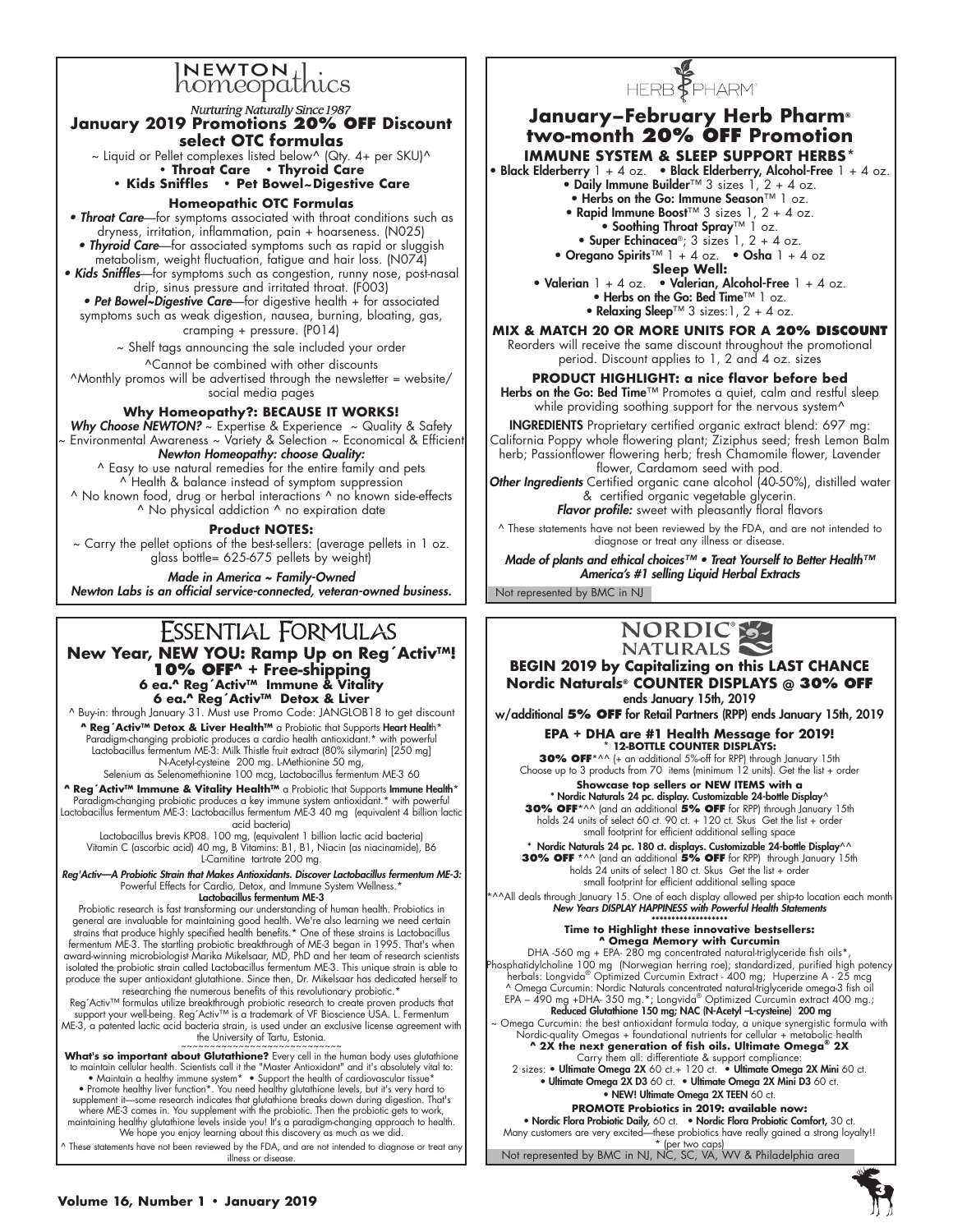# **V**ellinhand

# **LOOK at ALL these great Topical Solutions on Sale in January**

**Better Bathing Naturally** 20 oz.

- Sea Bath: Ginger Detox™
- Sea Bath: Kiddie Calmer™
	- Sea Bath: Oak& Ivy™
- New Mama® Tush Soothing Bath 32 oz.
- Super-appreciated Baby Shower Gift

## **Bathroom benefits!** • Body Wash Foamer: Minty Mischief

- Zero Zitz! ® Kreamy Kleanzer(s)
	- 6 oz.
	- \* Unscented \* Cease-the-Grease
	- \* Moisture Marvel
	- Zero Zits!® Toners 6 oz.
		- \* Original
		- \* Tea Tree
		- \* Emergency Power ~~~~~~~~~~~~~~

# **Aromatherapy + Good Mood**

• Skin to Skin Intimate Lube 2 oz. *Showcase this product for Valentine's Day!*

• Sleep Rescue®  $2 oz$ .

## **Topical Action Remedies**

- Wart Wonder™: all options 2. oz.
	- \* Delicate places \* Regular strength
	- \* Super Potent
	- Scabies\* and other\* Mites™ Oil - 2 oz. + Soap - 6 oz.

### • FungiFree™

4 step Kit that works naturally 1. Soap 2. Spray 3. Oil 4. Powder

• Herpa Rescue™ *2-steps and Relief is Wellinhand* Spray - 2 oz + Soap Soother - 6. oz.

• Nit Kit™ one box: 2 oz. Each Nit 'Kit' includes a bottle of Nit Kit™ solution (2 oz.) w/detailed instructions, fine-toothed Medi-Comb  $+ a 5x$  magnifier

# **January Promotions 10% OFF**

(products listed above) Must mention BMC Promotional Deal to get discount Direct orders: independent stores only thru 01/31

## TRANSFORM YOUR BODYCARE SECTION. PROVIDE SOLUTIONS TO RELEVANT CONCERNS.

*Topically Applied Herbal Answers*





### **January LINE DRIVE 20% OFF PLUS!! New Year… New You!**

20% OFF & Free Water Bottle Samples\* Buy-in \$200 order minimum + receive Free Water Bottle Samples

January free-shipping plateau will be \$200

**MAKE JANUARY THE TIME for your Community to develop Oxylent® Good Habits**

Giving a customer a chance to taste Oxylent® **FOR FREE** is the best introduction possible (1) get product on line drive: **20% OFF**

(2) strategically place products on sale (3) let the customer have a sample: to try, love & enjoy!!

**Combine with other current Oxylent deals:** Make Oxylent® a New Year's Resolution • Invest in an Oxylent® '5-in-1 Dumpbin display ^ prefilled: set price (no further discounts) = 200 packets for ONLY \$100 • Invest in the pre-fill Oxylent® floor display ^ **30% OFF** 5-in-1 Multi prepacked Shipper 24-box order of 30 pack/all flavors<br>+ **Ask about new placement deal on the:** Oxylent® Immune BOOST ~ Blackberry-Lemon BOOST ~ Raspberry-Lemon BO ~ Tangerine Lemon BOOST ~ Immune Oxylent® BOOST Variety Pak • Oxylent® Capsules veggie caps- 90s,. Magnesium Stearate FREE Women's Multivitamin & Mineral + Superfoods Men's Multivitamin & Mineral + Superfoods

\* Restorative† Formula + Antioxidants \* Memory† Formula + Cognizin®



### **Selling Trilogy® Natural Products in 2019: NEW ITEMS to promote**

• AGE-PROOF Overnight Mask 2.03 fl. oz an overnight sensation! ~ Firm, nourish & deeply hydrate ~ Luxurious texture and a light lavender scent with Glycablend™: scientifically shown to reduce the breakdown of collagen by up to 88.9% Key Ingredients: L-22® (Jojoba Oil, Macadamia Seed Oil Esters, Squalene plant) Glycablend™ (Blueberry, Strawberry, Pomegranate and Chia Seed Oils), and Vitamin

C, Co-enzyme Q10  $\sim$  Quite the miracle after a late night out; applied before bed!

### • Age Proof CoQ10 Eye Recovery Concentrate .34 fl. oz

Intensively nourishing, CoQ10 Booster Oil helps recharges + revitalize the appearance of skin by reducing the aging effects of glycation.

### • Rosehip Transformation Cleansing Oil 3.72 fl. oz. pump bottle

For all skin types. Melts away make-up, leaving skin soft + perfectly clean. silky, pure plant cleansing oil with rosehip, sweet almond, grape seed oils and papaya. Cleanses skin without stripping its moisture, leaving skin feeling soft, hydrated and perfectly clean. Seems like magic: transforming from an oil to cleansing milk when emulsified with water, this certified natural, silky, pure plant cleansing oil effortlessly melts away make-up and impurities.

# immune **HEALTH BASICS**

CLINICALLY PROVEN IMMUNE SUPPORT

#### **Sign Up, Save, Help Your Community Immune Health Basics "IF/Then Sale" NEW YEAR FOCUS**

Put the WGP® on sale [60 ct.] for the next two months @ **20% OFF** (January + February) by participating in this excellent 2-month **"IF/Then" sale.**

**If** you want to keep strong against any dangerous intruders + protect your community + family + friends;

THEN, maintain a strong inventory of preventative healthcare tools!

### THE DEAL

**IF** the retailer continues to stock all five (5) Skus of Immune Health Basics® Wellmune WGP® **THEN**, the store shall receive the:

Wellmune WGP® 250 mg. 60 cap size on reorders through February 28th 2019 @ **20% OFF** wholesale.

### The needed 5 immune-supporting items: Wellmune WGP<sup>®</sup> in many dosages for every

need:

- 125 mg 60 ct. 250 mg 30 ct.
- 250 mg 60 ct. 500 mg 60 ct.
- + a product perfect for the little ones…. Children's Chewable 25 mg 60 ct.

*Immune support for your family, peace of mind for you*

www.wellmune.com I facebook.com/Wellmune I twitter.com/wellmune I youtube.com/wellmune Immune Health Basics® + Rev•Up Wellness® are brought to you by Portals Pharma, Inc.



**JANUARY DEALS 15% OFF^**

- **Bee Free® Vegan Lip Balm displays:**  all flavors
	- **Specialty [3] Lip Balm displays:**  Gold + Hemp + Medicinal
- **Best-selling Classic SPF lip balms:**  all flavors + several display options 36-ct. convertible display 48-ct. reach-in display 30-ct. reach-in 'Eco Clip' display

created with a combination of organic oils, Fair Trade Certified™ cocoa butter, Fair Trade Certified™ coconut oil, and aloe leaf extract to keep the sun out, and moisture in! SPF 15s- Berry, Mint flavors + SPF 30 Vanilla Sport lip balms

*Bee Free®:* many flavors: lemon lime, superfruit, sweet mint + unscented. single-flavor 24-ct. convertible display + a 36-ct. convertible display great performance; ethical gratification - with candelilla wax, and Organic, Fair Trade™ Cocoa

- Butter + Coconut oils *Specialty Lip Balms:* 36 ct. convertible displays.
- \* Gold: The Ultimate Lip Moisturizer, with Baobab seed oil (unflavored)
- \* Hemp: with Manitoba Harvest Hempseed Oil. Vanilla flavor
- Medicinal: all-purpose balm with a reputation for cold sores with Organic Tea Tree oil + Camphor, Lemon Balm + Calendula, and Peppermint oil. Purposeful!

*Classic SPF:* protect the lips from our 2019 sun

^ direct, Independent accounts only *The Best Lip Balm for the World*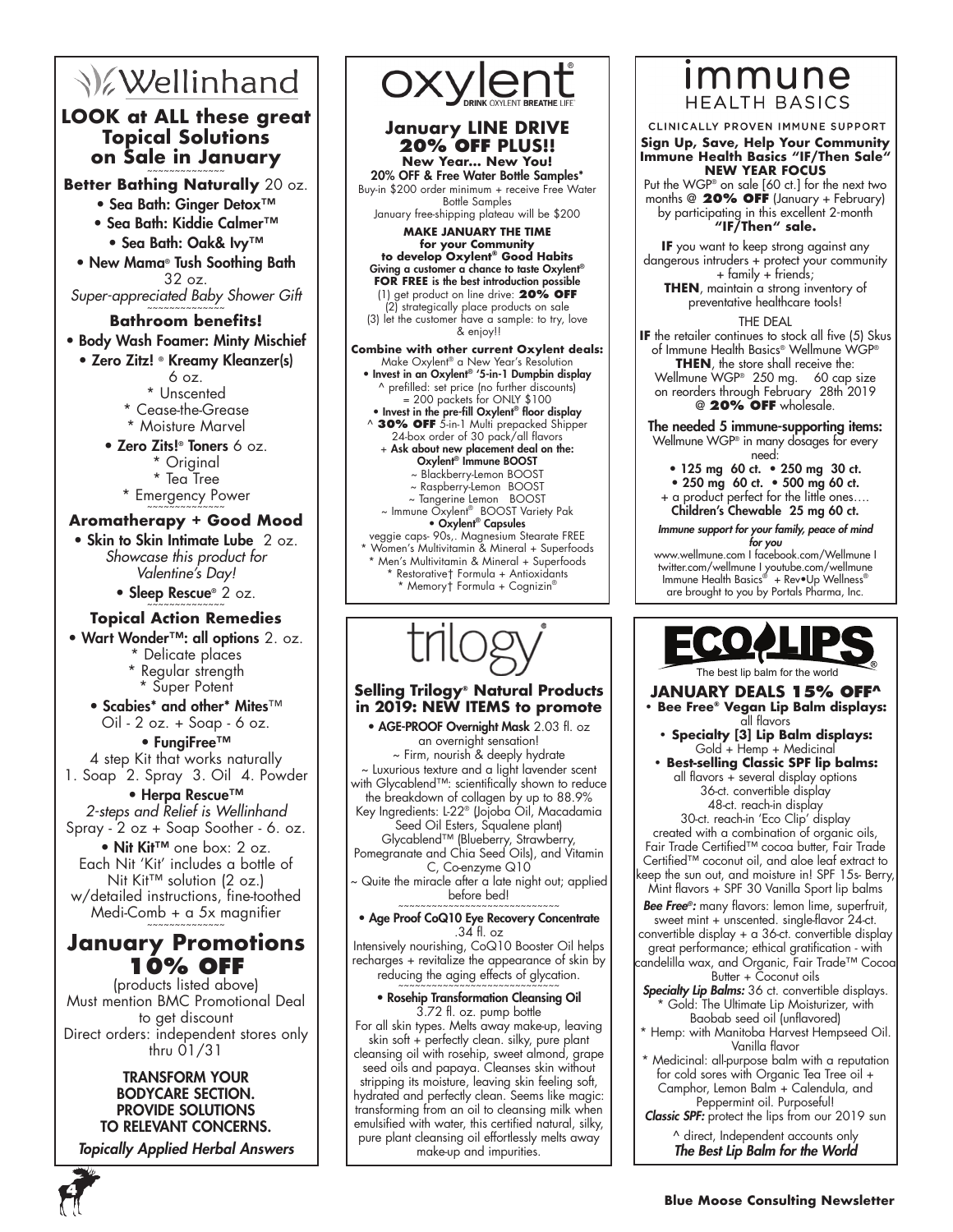# bodyceuticals

# **January deals**

Get Ready for Valentine's Day with delicious BodyLove for a romantic evening in and yummy lip balms as treats for your sweet!

**25% OFF Full BODYLOVE SET**<br>Almond Bodylove A Cherry Bodylove

^ Almond Bodylove ^ Cherry Bodylove<br>^ Chocolate Bodylove ^ Coconut Bodylove ^ Chocolate Bodylove

**25% off when you buy 4 ea. of all 4 flavors!** (\$150 sale price. \$200 reg price). Includes free testers

\*MUST use 'NEW YEAR' to receive\*

**What is BodyLove?**

Bodyceuticals BodyLove Flavored Massage Oils help you feel the love with this all-natural, fun and flirty, edible massage oil. Warm, inviting and exotic

scents you'll love on your skin - or on someone else's! Feels silky, and leaves you lightly moisturized without feeling heavy. Made with 100% Vegan food ingredients and no propylene glycol, artificial colors or flavors, this is an edible massage oil you can feel good about using!

~~~~~~~~~~~~~~ **SAVE UP TO 25% OFF**

**NEW LOOK LIP BALM DISPLAYS!** 12-count select Organic Calendula Lip Balm displays: Vanilla, Dark Chocolate & Raspberry

**15% off 1 display 20% off 2 displays**

**25% off 3 displays** Limited to in-stock supply \* MUST use 'NEW YEAR' to receive discount pricing\*.

[Not valid on spearmint or unflavored lip balm].<br>~~~~~~~~~~~~~~

FREE SHIPPING ON ALL ORDERS \$150+ Expires January 31st.

*www.calendulaskincare.com*



**EVERY STORE needs some Aloe Life! January Promos** Mix & Match<sup>^</sup>

### **The New Year stock-up sale on the Aloe Gold Juice Concentrates** The Superfruit Juices, and the Personal Gel Aloe for New Year's Resolutions, Collagen Support

+ Immune/Digestion Seasonal Support • Aloe GOLD 16 oz. + 32 oz.

• Aloe SUPERFRUIT formula 16 oz. + 32 oz. • Aloe Personal Gel with whole leaf Aloe 4 oz. topical

The aloe is all certified organic + Activ Aloe Certified **15% OFF 12-23 items minimum**

# **20% OFF 24 items maximum**

*~ Aloe Gold Whole Leaf Juice Concentrate*  – "The best". Highest-quality Organic Aloe vera contains no water; no ultra-pasteurization is ever used in processing. Product retains essential actives which includes polysaccharides.

1 oz. daily provides so much from this concentrate To teach health, you have to feel health. Take Aloe Gold today! This ultimate superfood helps every protocol! No matter which other aloe-based products you carry, there is no other product like Aloe Life® Therapeutic Aloe Gold Concentrates ~ Best Value too!

You should know: not all aloe vera is alike

Aloe Life® - the big differences are taste and results *Therapeutic aloe is Foundational to Health* ~~~~~~~~~~~~~~~~~~~~

Expand your Aloe Life® set and find ways to drive extra business to earn that extra margin: ask your BMC Rep how!

^ discounts cannot be combined ^ discount good 01/01 through 01/31/2019

\* These statements have not been reviewed by the FDA, and are not intended to diagnose or treat any illness or disease.



# **January Promotion**<br>Great deal to build up that mid-dose CBD

Hemp Oil category **Full-spectrum CBD Hemp Oil extract (THC-free) in one oz. dropper bottle**

600 mg liquid extract (20 mg per serving) ^ Unflavored ^ Peppermint ^ Orange in a stable MCT Oil base. Clearly the best-tasting option!

**Buy 3 ea. per flavor: = 10% OFF Buy 6 ea. per flavor: = 15% OFF Buy 12 ea. per flavor: = 20% OFF**

50%-margin line. Highest-quality. Super Value. Healthy Margins: Regular wholesale \$35.99/ MSRP \$71.98

### **FEEL BETTER Carry every category:**

**more products in February<br>Premium CBD Extracts. It begins on the farm, in** Colorado with USDA-certified hemp. Made for the demands of the health food store, these products are extracted via advanced ethanol processes which guarantee native terpenes (like CBG) remain intact, naturally. Tested THC-free per batch, American Grown. American Made. \* Organic Farming. Agricultural Hemp ~ Premium liquid Extracts ~ Affordable caps – 10 mg + 25 mg ~ CBD Cream, naturally-crafted in Santa Fe ~ Long-lasting CBD balms ~ yummy CBD Gummies (with a new display!) *Essence of Well Being®*

*full spectrum, organic CBD from hemp www.ewbhemp.com/*



and have a history of use in Traditional East Asian Medicine. This research started in Japan but was soon picked up by researchers from China and Korea. Shiitake was also the source of the 1st beta glucan isolate used for immuno-modulation in human clinical studies and medical practice; Lentinan.\* In Japan and China, Shiitake is considered to be the best of all plant foods. Shiitake extracts are also used to tonify the liver and modern research suggests that extracts of Shiitake mushrooms may also help to maintain healthy cholesterol levels within the normal range.\*

\* These statements have not been evaluated by the Food & Drug Administration. This product is not intended to diagnose, treat, cure or prevent any disease

*Distributes the only complete line of guaranteed potency mushroom supplements in North America.*



### **January Bodycare Promotion\* The Bodycare Collection: Ylang Ylang & Ginger**

12 oz. bodycare. Clean & affordable (+ not through distribution) • Shampoo • Conditioner • Hand & Body Lotion • Shower Gel

• Massage & Body • Bath Salts 20 oz. *New!* Hand Soap

**Buy 3 ea. per SKU = 10% O Buy 6 ea. per SKU = 15% O Buy 12 ea. per SKU = 20% OFF** 

### **Aromaland New Year CANDLE SALE**

**ALL Tin Soy Candles** 6 oz. **10% OFF** in eaches

• Vanilla Bourbon • White Peach • Lemon Verbena • Citrus Blossom • Petitgrain & Lily

## **More deals!**

~ **Ylang Ylang & Ginger Glycerin bar soap**

4 oz. **10% OFF** in units 3 ea.

~ **Essential Oil Promotion:** (10 ml) **10% OFF** in units of 3 ea.

- ~ Ylang Ylang & Ginger Essential Oil ~ Ylang Ylang #3 Essential Oil
	- (Cananga odorata) ~ Ginger root Essential Oil 10

*Bliss in Every Bottle™ Aroma Land: supplying the world with Essential Oils since 1986 A Leading Source for Quality Aromatherapy & Body Care Products* 



### **Go Raw in 2019** Ask about new product placement deals ReJUVOnate Yourself!

**ReJUVOnating Benefits:** Certified Organic Raw, Whole, Non-GMO Ingredients

means: • Support a healthy immune system • Improve digestion with plant-based probiotics &

- enzymes • Increase Energy
	- Help balance blood sugar levels

• Rich in antioxidants, dietary fibers, and phytonutrients

- Convenient: perfect for a quick meal on the go • Formulated by an oncologist
	- Unbeatable taste that's all organic

#### JUVO: Free of Gluten, Soy, Whey, Yeast, Nut, Dairy and Preservatives

No Artificial Flavors, Colors, Sweeteners & Stevia Since 1999, JUVO Raw Whole Foods has been a product-leader in raw whole food meals. Convenience in health food The JUVO Raw Replacement Meals are freeze-dried, fine powdered mixes of over 40 ingredients; fruit, berries, vegetables, rice, vitamins, minerals, fibers, sea vegetables and more. Juvo has developed 3 focused full meals; for slimming, for healthy convenient meals and a protein meal for sport.

#### **GET EXCITED!**

Get ReJUVOnated. Get Social with Raw Foods www.facebook.com/JUVO-243997500504/ www.instagram.com/juvo\_rejuvonate\_yourself/

*Premium plant based whole foods to optimize your nutrition. Oncologist formulated. Raw for 20 years: 1999-2019. USDA Organic. Gluten Free. ReJUVOnate Yourself!*

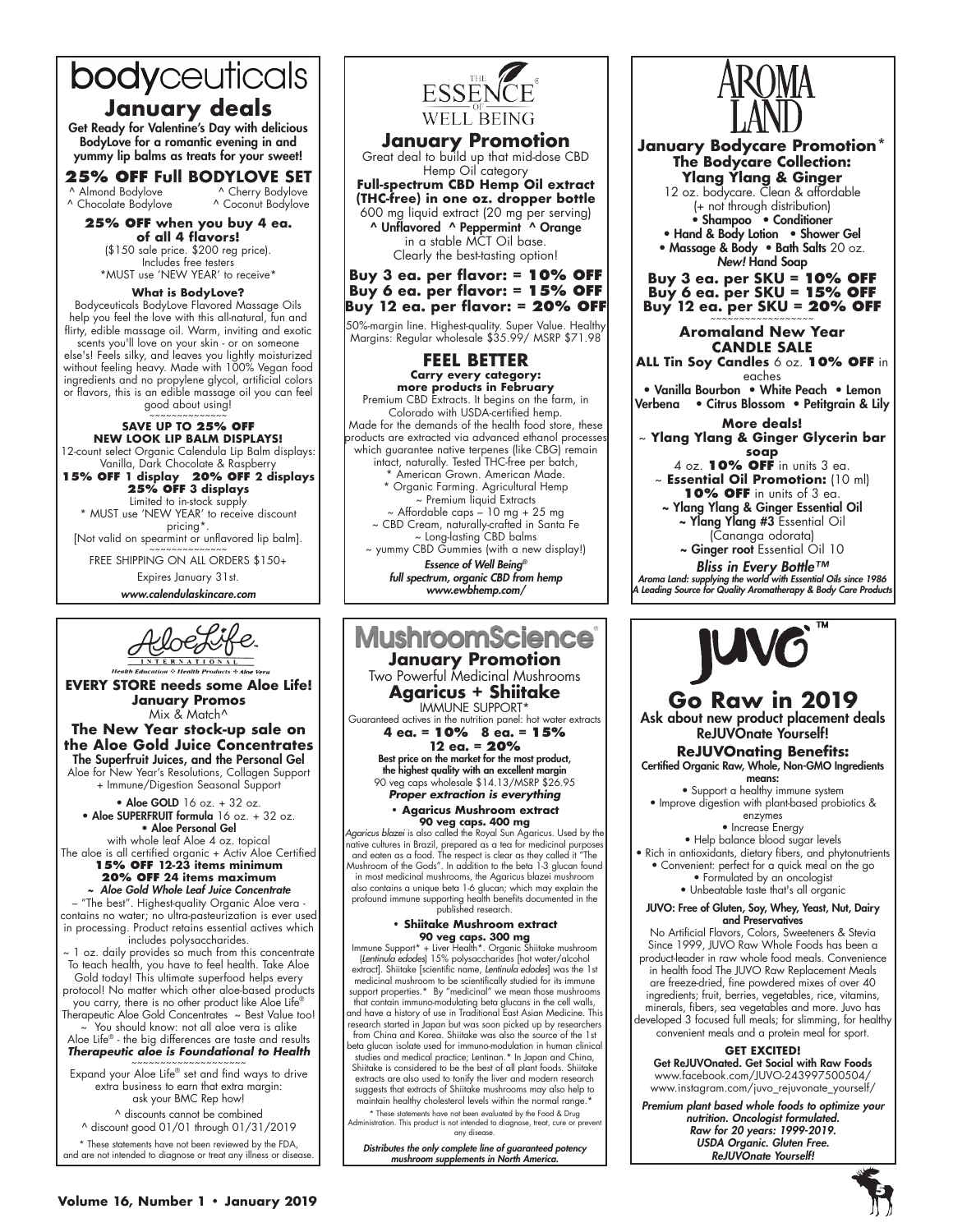### **2019 – Make your store Mushroom Central**

### **Know your mushrooms**

**Carry the best: ALL 12 Mushroom Science® products**

https://mushroomscience.com/products/

• Coriolus "Super Strength" • Agaricus blazei • Chaga Extract • Cordyceps Cs-4 • Coriolus PSP (28%) • Immune Builder® • Lion's Mane

• Maitake Organic, Full Spectrum • MaitakeGold 404™ 1000 mg strength 1 oz.

• Reishi Super Strength • Shiitake • Tremella

all products 90 veg caps, except the MaitakeGold 404™ liquid

### **PRODUCT NOTES:**

BACK in early 2019 **• Antioxidant Support • Immune Support:** 

**Chaga mushroom extrac**t 90 veg caps

Guaranteed actives in the nutrition panel: hot water extracts Best price on the market for the most product, the highest quality with an excellent margin 300 mg/cap 15% polysaccharides. Proper extraction is everything

Chaga is unique among medicinal mushrooms: for, while it contains the beta glucan rich polysaccharides that give medicinal mushroom extracts their potent immune supporting properties, Chaga also contains other active compounds, primarily betulinic acid + polyphenols, which can give Chaga extracts powerful anti-oxidant properties\*.

Chaga has a high ORAC score (measurement of antioxidant properties), similar to that of blueberry extracts.

~~~~~

### **Winter Skin Care**

**Tremella mushroom extract** 90 veg caps

Organic Tremella mushroom (Tremella fuciformis)

300 mg. hot water extract. 20% polysaccharides. Unparalleled value: Best Price THINK SKIN: besides being a natural food tonic and immune-supporter,\* the Tremella mushroom has enjoyed popularity for centuries by the women of China and Japan, who believed it had value because of its ability to help improve the complexion and overall appearance of the skin.\* Tremella may help maintain the appearance and texture of the skin by helping the body maintain the production of hyaluronic acid.

Mushroom Science® manufactures and distributes the only complete line of guaranteed potency mushroom supplements in North America. 90 veg caps wholesale \$14.13 MSRP \$26.95

New placement deal will apply for 1st-time purchases

*Setting the standard for quality in medicinal mushrooms since 1994! https://mushroomscience.com*

### **Yes! to a Silver Fir Tree Bark Extract 2019 NEW YEAR, NEW BOTTLE/LOOK, NEW EXCITEMENT the Silver Fir Tree nutrient, ABIGENOL®**

RevUp Wellness®: getting a new powerful nutraceutical to the people! Silver Fir Extract: now more usable in beautiful new bottles in a box

**~ Rev•Up Wellness® DEFENSE with Wellmune® ~ Rev•Up Wellness® ENDURANCE ~ Rev•Up Wellness® VELOCITY with Wellmune®** *(all w/) European Silver Fir Bark extract: Abigenol®* 

(an affordable option to pycnogenol) Ask your BMC Rep for new placement promotions!

Abigenol® found exclusively in Rev•Up Wellness products!  $\sim$  packed with 6 phenolic acids, three flavonoids + four lignans

Rev•Up Wellness® **DEFENSE** with Wellmune® Abigenol (50 mg), Wellmune® (200 mg) + C, D3, Selenium + Zinc Rev•Up Wellness® **ENDURANCE**

Abigenol (150 mg), Vitamin C, D3, Selenium, Chromium, Zinc + Iron Rev•Up Wellness® **VELOCITY** with Wellmune®

Abigenol (100 mg), Wellmune® (250 mg) + C, D3, E, Magnesium, Selenium, Zinc and Copper

#### \*\*\*\*\*\*\*\*\*\*\*\*\*\*\*\*\*\*\*\*\*\*\*\*\*\*\*\*\* **WINTER SEASON HIGHLIGHT**

Two (2) critical nutrients together in a product of one (1) focused immune support with proven immune support: Powerful

Abigenol® + WellMune WGP®...both in Rev•Up Wellness® DEFENSE with Wellmune® Stay healthy from everyday health challenges with the best immune system booster on the market!

**Great for Athletes too!** Buy big + highlight this product for these crazy Winter months

*GROW NEW BUSINESS with scientifically-proven nutritional support* http://immunehealthbasics.com/revupwellness/ rev\*up wellness. Targeted approach to Wellness. Powerful. Natural. Innovative https://en.oxforddictionaries.com/word-of-theyear/word-of-the-year-2018: "The adjective toxic is defined as 'poisonous' and first appeared in English in the mid-seventeenth century from the medieval Latin toxicus, meaning 'poisoned' or 'imbued with poison'."

But the word's deadly history doesn't start there. The medieval Latin term was in turn borrowed from the Latin toxicum, meaning "poison" which has its origins in the Greek *toxikon pharmakon*—lethal poison used by the ancient Greeks for smearing on the points of their arrows. Interestingly, it is not *pharmakon*, the word for poison, that made the leap into Latin here, but toxikon, which comes from the Greek word for "bow", toxon]. please, please, please: take 2 minutes and watch the creative video from this website—at the link above—and think about using this metaphor as your 2019 starting point for waking people up to the Zeitgeist of our time, and the need for us all to band together, through the Local Community Health Resource Center.

The OED "has chosen the word as its annual Word of the Year," arguing that it's "the sheer scope of its application that has made it the standout choice," a video posted on the Dictionary's twitter page explains.

Strictly defined as "poisonous," Oxford Dictionaries says that its research shows that "this year more than ever, people have been using 'toxic' to describe a vast array of things, situations, concerns and events."

One group's perspective, one might say (afterall, the runner up was "gaslighting!"). If you really want to have some reflective fun (in quiet time on your day off, maybe) the 2018 "Word of the Year" from the 150-year old American publisher of dictionaries, Merriam-Webster was calculated as "Justice." Now, if we can join the words Justice and Toxic together, we have the mission statement for the long-term development of our Local Community Health Resource Center: but that topic will be part of some BMC Newsletter article around 2020 or later! The Merriam-Webster (the dictionary in my house growing up) definition of "toxic'": "containing or contaminated with a substance capable of injuring or killing a living thing". Serious stuff: all around us!

Toxic: what is the antonym for toxic? Some "Near-Antonyms of toxic: beneficial, curative, healthful, healthy, helpful, palliative, remedial, salubrious, salutary, wholesome, benign, harmless, innocuous, inoffensive.

You get the point: The Local Community Health Resource Center already exists. We just need to get cleaner: a fully toxic-free zone! Welcome everybody!

LCHRC, (as the antithesis of the horrid business games of Sears® Holdings CEO, "vampire" Eddie Lampert, who plays with communities and employees as if they are pawns on a chess board to secure all the land that Sears® buildings are on, for his own profit): the real estate is already here for our mission: it is your store. We have over 10,000 storefronts across the country where this message can be cultivated and developed. Richard Sears started his shop in 1886, and our new visions starts in 2019. Advancement in business. Human Potential. The War against Toxins.

Child-rearing: what is the one word that we want to protect our next generations from? Toxins. Care for the Elderly: what is killing them more than anything else, more than time aging

*continued on page 7*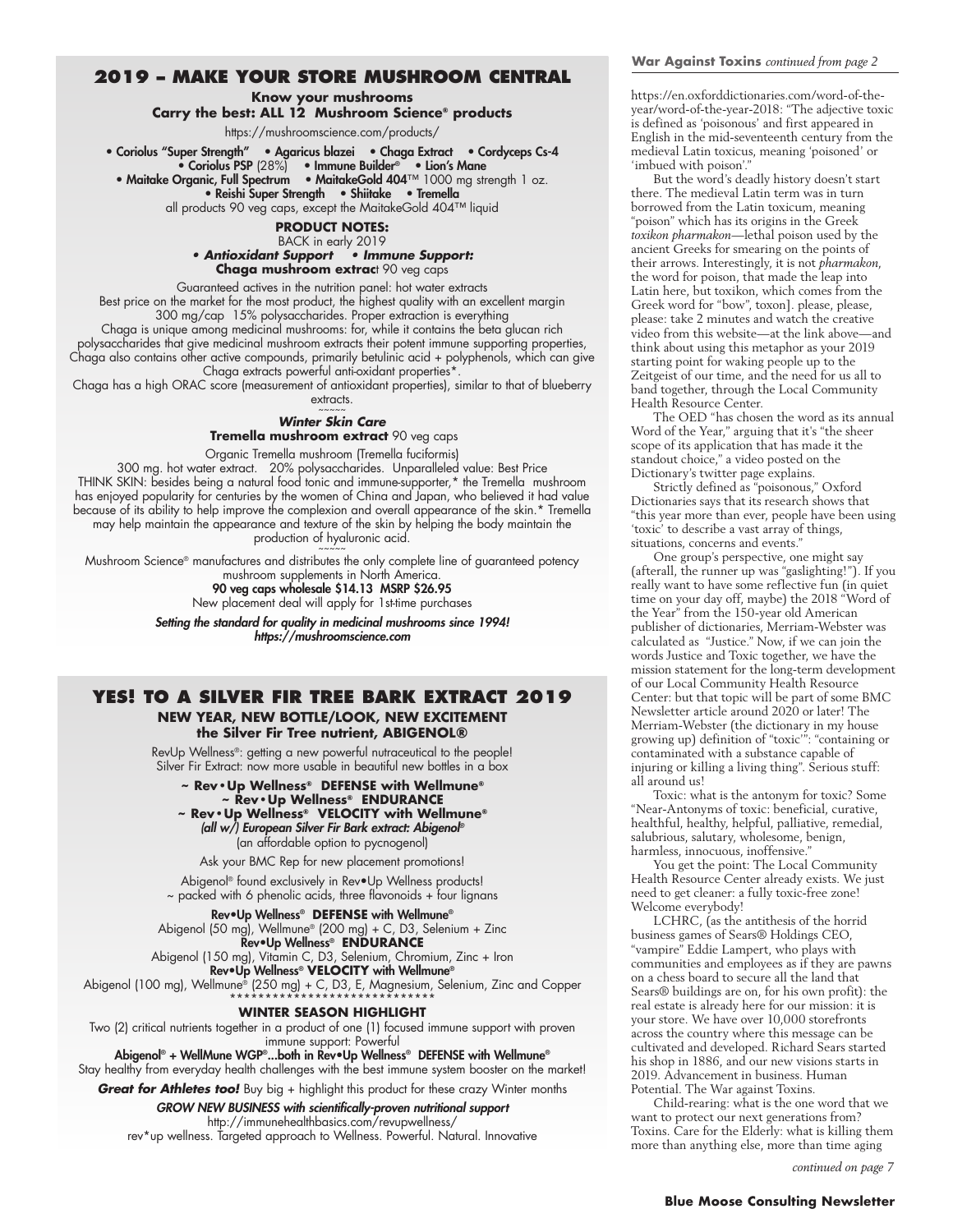### **War Against Toxins** *continued from page 6*

cycle, and more than free-radical cascades, and loneliness? Toxins. What may be the undiagnosed co-conspirator in many mental imbalances? Toxins? And, we know modern science has now acknowledged that toxins are more severe concerns than genetics in overall outcomes of human health. Anti-aging: what is the most nefarious obstacle to the best-planning for healthy aging? Well, maybe it is the toxins that people apply on their skin every day in the pursuit of cleanliness and beauty?

For too long, people have been afraid of the concept of environmental toxins. And if we are afraid to speak the "C" word in our stores now, we would be wise to realize that once we begin to say that we are living in a toxic environment and this is having a major effect on our health and the health of our very human progeny, then I am sure that laws will be written, and lawsuits threatened. How dare you say that the sky is falling? Quite frankly, what got us here is the trained power-mantra of confuse, distract and ultimately discourage. We need to confront the biggest problem: world and societal sepsis from toxins. Lessen that oppression, and maybe we can gain better healing!?

You are not being asked to step out into the marketplace alone. You are instead offering a place where all this information can coalesce: Resource Center. You will learn a lot as you draw like-minded people (and customers) into your store. Do you think all these curious and concerned people of every stripe want to buy their healthy alternatives at Walgreen, Walmart, Target and Dollar Kings? (next to the Raid and Roundup and Super stain-fighters?)

No one else is able to offer the promise of a Local Community Health Resource Center. And, as with all community-building, once you

# **Valentine's Day Shoppers & Mother's Day Shoppers Should have a Wish-List, naturally. Show your Stuff.**

**Aroma Land® Facial Serums:** 

Elegant, naturally enhancing with pure essential oils. A whole new section for your bodycare set. Brings youth back to your skin

**PROMOTION NOW through January 15th, 2019 (in eaches)**

1 oz. w/dropper serums for seven (7) Skin Types:

reg. wholesale \$12.49; **on sale for \$9.99**; - MSRP- \$24.00

• Cleansing • Dry Skin • Mature Skin

• Oily Skin • Sensitive Skin • Problem Skin • Moisturizing

a superb blend of jojoba, macadamia + olive oil; beautiful new silver foils + silver labels

**^ PLUS! Facial Serum Skin Repair for men + women**  reg. wholesale \$24.99; **on sale for \$19.99**; MSRP \$49.99

\*Must mention "BMC Special Discount" to get discounts with every order placed

#### ~~~~~~~~~~~~~~~~~~ **PRODUCT NOTES:**

Aroma Land® enters 2019 with a new look, improved Bodycare Collection!! New labels for 45 of the best-priced, best-value, health store-quality bodycare products

@ 50%-margin

including: • The exceptional **AromaFree® category** of products for those who want to customize their

own scent, or whom are scent-sensitive!

• NEW an entire selection of **Bodycare Collection Hand Soaps!**

announce your intention, all the builders and social media support- (experts, etc.) will arrive to help you achieve that which everyone is looking for. You will offer what they have been looking for: pregnant women and young families, students and achievers, those realizing their age, and the elderly. Of course, we will offer the same health care solutions that we have always delivered. Organic food: foundational. Preservative-free everything: our stuff. But now we are offering more: including more information!

## **PLAN AHEAD!!**

**Nordic Naturals® FEBRUARY National Heart Health Promo is an Opt-in Promo—so make sure that you work beforehand with your Nordic Rep Items on Sale in February:**

> EPA – Lemon 60 softgels EPA XTRA – Lemon 60 softgels Nordic COQ10 Gummies – Strawberry 60 ct. Nordic COQ10 UBIQUINOL - unflavored 60 softgels Nordic COQ10 UBIQUINOL SPORT - unflavored 60 ct. Omega LDL 60 softgels Ultimate Omega® - Lemon 60 ct, 120 ct., + 180 ct. softgels Ultimate Omega® – Lemon 8 oz. liquid **Ultimate Omega® + COQ10 – Unflavored** 60 ct.+ 120 ct. softgels **Ultimate Omega® 2X – Lemon** 60 ct. + 120 ct. softgels Ultimate Omega® 2X MINI – Strawberry 60 softgels Ultimate Omega® 2X MINI W/D3 – Lemon 60 softgels Ultimate Omega® 2X W/D3 - Lemon 60 softgels Ultimate Omega® XTRA – Lemon 8 oz. liquid **Ultimate Omega® D3 – Lemon** 60 ct. + 120 ct. softgels

**Put an emphasis on Total Health with these "essential" nutrients that can be highlighted along with the vital Heart Health nutrients above**

> Nordic Flora Probiotic COMFORT 30 caps Nordic Flora Probiotic DAILY 60 caps Nordic Flora Digestive Enzymes 45 caps Nordic Vitamin D3 – 25 mcg (1000 IU) Orange 120 softgels Vitamin D3 5000 – 125 mcg (5000 IU) Orange 60 softgels Vitamin D3 Gummies - Wild Berry 60 ct Vitamin D3 Gummies - Wild Berry 120 ct Vitamin D3+K2 Gummies – Pomegranate 60 ct Curcumin Gummies w/Longvida® – Mango 60 ct Marine Collagen – Strawberry 5.29 oz powder Melatonin Gummies (1.5 mg) – Raspberry 60 ct.

*Prepare to have your best Heart Health February ever!*

In crafting the most formidable game plan possible, BMC is directing people looking for change for the better health resource center (LCHRC), to start your teaching with a renewed emphasis on your Children's Heath and Prenatal Health sections, and on your bodycare sets. BMC is focused on starting here, which means that we are ready to help you.

It all begins with Children starting life in as clean and toxic-free (healthy) environment as possible. Most emphatically, this starts preconception and continues after the 4th birthday (etc.). You have to invest in your childrens' section this year: (we are here to help: let's have a conversation.) BMC will be educating for the entire year of 2019 on the need to have pregnant women and infants grow in a toxic-free environment. The manifestations will be so rewarding for everyone. Your store has a place in this mission. Relatively speaking, there is so much that we can do. Currently, most children are sprouting in a soil where almost nothing is being done to clean up the environment. Almost every young person is entitled to have the toxic obstacles impeding their success removed: and think about what that can do to their potential!

This is the Mission Statement that has driven BMC since the turn of the 2st Century:

*Blue Moose Consulting is a full-service brokerage, involved in product education and store support. We have hand-picked the most trustworthy manufacturers, and help to sell these product for the stores. Blue Moose Consulting was created to champion the most healthful products and to work with stores to achieve ultimate business success and stability. Blue Moose Consulting strives to set a new standard for service, information and the important sense of having fun doing what we are all doing. May it be so!*

Blue Moose Consulting has named our bodycare division as "Delicious Bodycare" to highlight what we offer for best skincare for your community. We feel very confident in our capacity as Blue Moose *Consulting* to unlock the potential growth you can gain by making your bodycare section more inviting, and alive. We feel that first you need to make an emotional, mental and tactile investment in bringing new business to your store by offering, promoting and selling your most natural bodycare products with

 *continued on page 8*